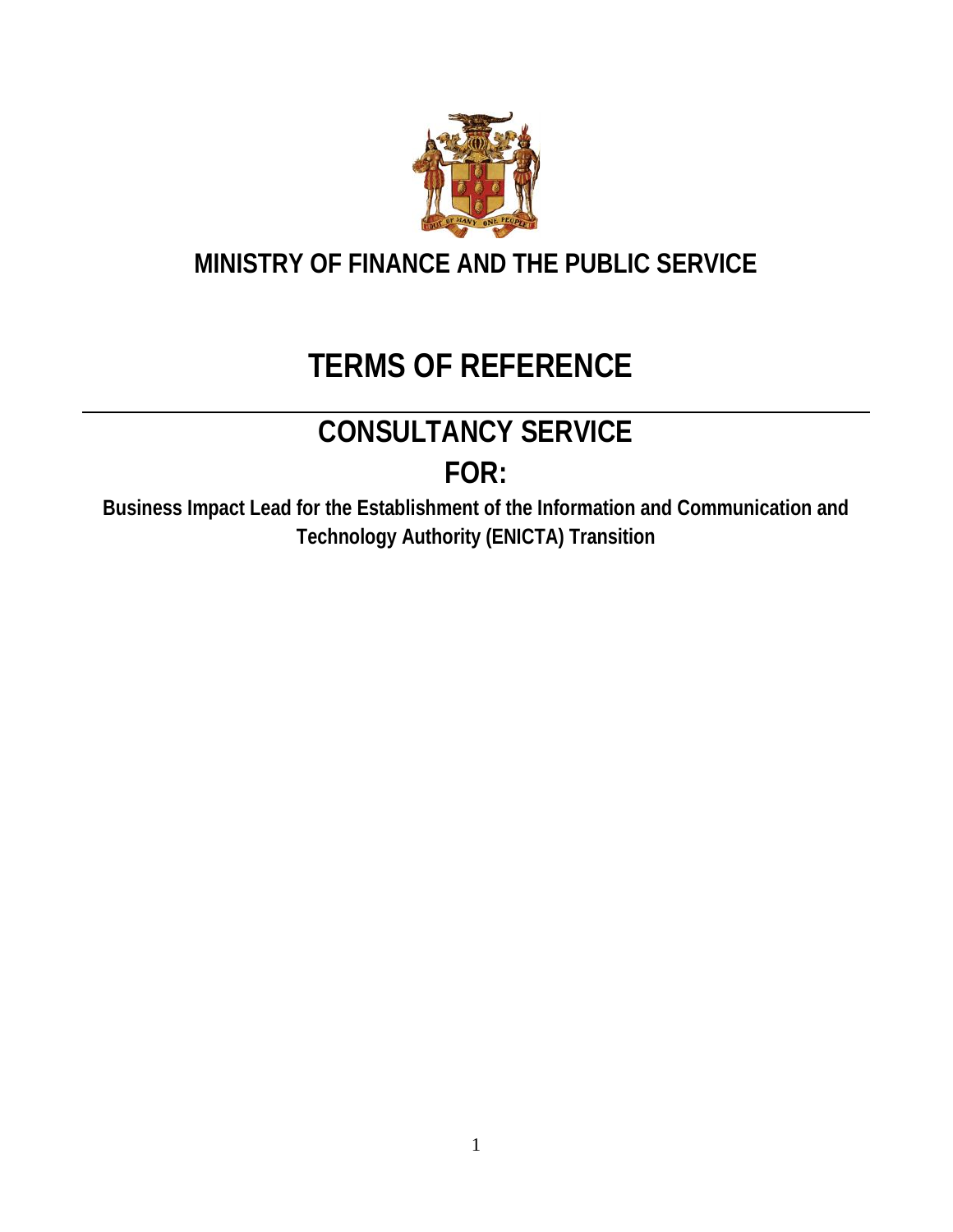#### **Terms of Reference**

#### **For contracting the services of a Business Impact Lead for the Establishment of the Information and Communication and Technology Authority (ENICTA) Transition**

#### **1.0.BACKGROUND**

Jamaica's National Development Plan, VISION 2030, positions the Information and Communication Technology (ICT) sector as a pivotal element in Jamaica's transformation into a prosperous country. To this end, the GOJ articulated the "need for a holistic framework to guide the public sector's responsiveness to the needs of citizens through purposeful application of

appropriate ICT solutions geared towards reducing unnecessary bureaucracy, driving efficiencies and improving service delivery"<sup>1</sup>.

The GoJ is experiencing significant internal and external pressures on its business practices which need to be effectively supported by Information and Communications Technology ("ICT"). Consequently, the GoJ is making effort to change how it does business to achieve greater operational efficiencies. Simultaneously, the GoJ desires to improve service and performance levels within the existing budgetary and fiscal constraints. These efforts are being made within an environment of decentralized resources. The culture of the GoJ's transformation programme is highly predicated on the notion of separating the policy function in Ministries from the operational functions in the Agencies and Departments. *Support services functions*, and particularly ICT, are not efficiently optimised in an environment of decentralization, as is the case in the GoJ.

Progress within the GoJ towards its stated goals has been steady. Continued progress, however, is increasingly dependent on the timely availability of ICTs. An overall ICT transformation process, closely aligned with the government's business strategies and objectives is fundamental as it can significantly improve the likelihood that the required enabling ICT infrastructure, skills and systems are in place and operational.

The Blueprint Report, developed under the Ministry of Science & Technology (MST), involved extensive consultation and engagement with Executives and MIS Officers across GOJ's Ministries, Departments and Agencies (MDAs), as well as external stakeholders. It also incorporated international best practices and presents a high-level Road Map and Action Plan toward the realization of the GOJ's five-year, sustainable ICT Transformation Agenda. By way of Cabinet Decision 28/16, in August 2016, approval was given for the Blueprint Report

**Source: The GOJ ICT Handbook**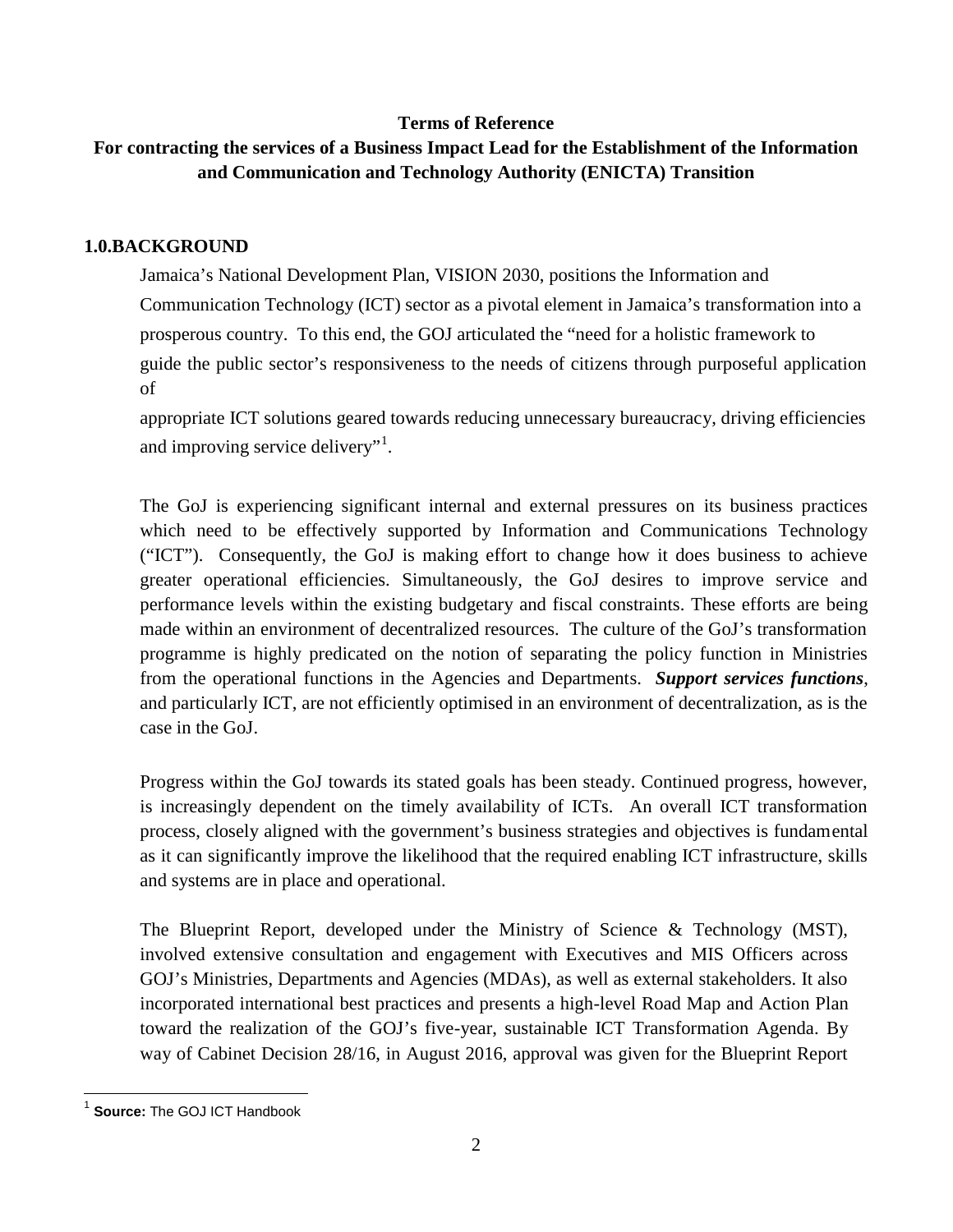to provide an essential platform and be the enabler for the transformation of ICT within the Government of Jamaica. The Blueprint Report incorporates the principles of the established ICT Governance Framework previously approved by Cabinet and underscores the need for the ICT Council and Programme Portfolio Management Committee (PPMC) to address the priority initiatives for the GoJ that were arrived at during the MDA engagement as part of the ICT Transformation Process. ICT transformation within government is seen as a necessary element to drive transformation of the public sector by allowing for an improved governance framework for whole-of-government operations.

The benefits of ICT Governance are many. As the basis for delivering strategic ICT, it, inter alia:

- $\triangleright$  Creates organizational transparency and promotes responsible and accountable actions that enable ICT to effectively deliver against business goals.
- $\triangleright$  Fosters an integrated approach to the use of ICT that encourages whole of government collaboration and improves ICT cost control.
- $\triangleright$  Supports ICT in balancing technological advancement against business priorities and return on investment (ROI).

Cabinet has, in its approval of The Blueprint Report, expressed a clear mandate for a centralized ICT Governance philosophy to replace the existing decentralized and distributed model of ICT decision making by MDAs. In order to effect this mandate approval has been given for the establishment of a new ICT Authority with a centralized shared service delivery model.

The Blueprint Report, provides a road map and action plan for the ICT transformation process. The ICT transformation process entails taking ICT from its existing "As Is" reality to the desired "To Be" state in an approximately five (5) year timeframe. The Report will guide the transformation of the GoJ's ICT for the third decade of the  $21<sup>st</sup>$  Century.

#### **2.0. INTRODUCTION**

- 2.1. The GoJ is embarking on an ICT transformation process in an effort to improve services to citizens and businesses in Jamaica. It is recognised that currently there is no one organization that has full responsibility for ICT and related services, which results in a number of challenges including:
	- $\triangleright$  Lack of a comprehensive and cohesive approach to solution acquisition, using economies of scale, which often result in the duplication of ICT solutions;
	- $\triangleright$  Fragmented, costly and inefficient implementation of ICT solutions;
	- Implementation by Ministries, Departments and Agencies ("MDAs") of non-integrated or inadequate solutions; and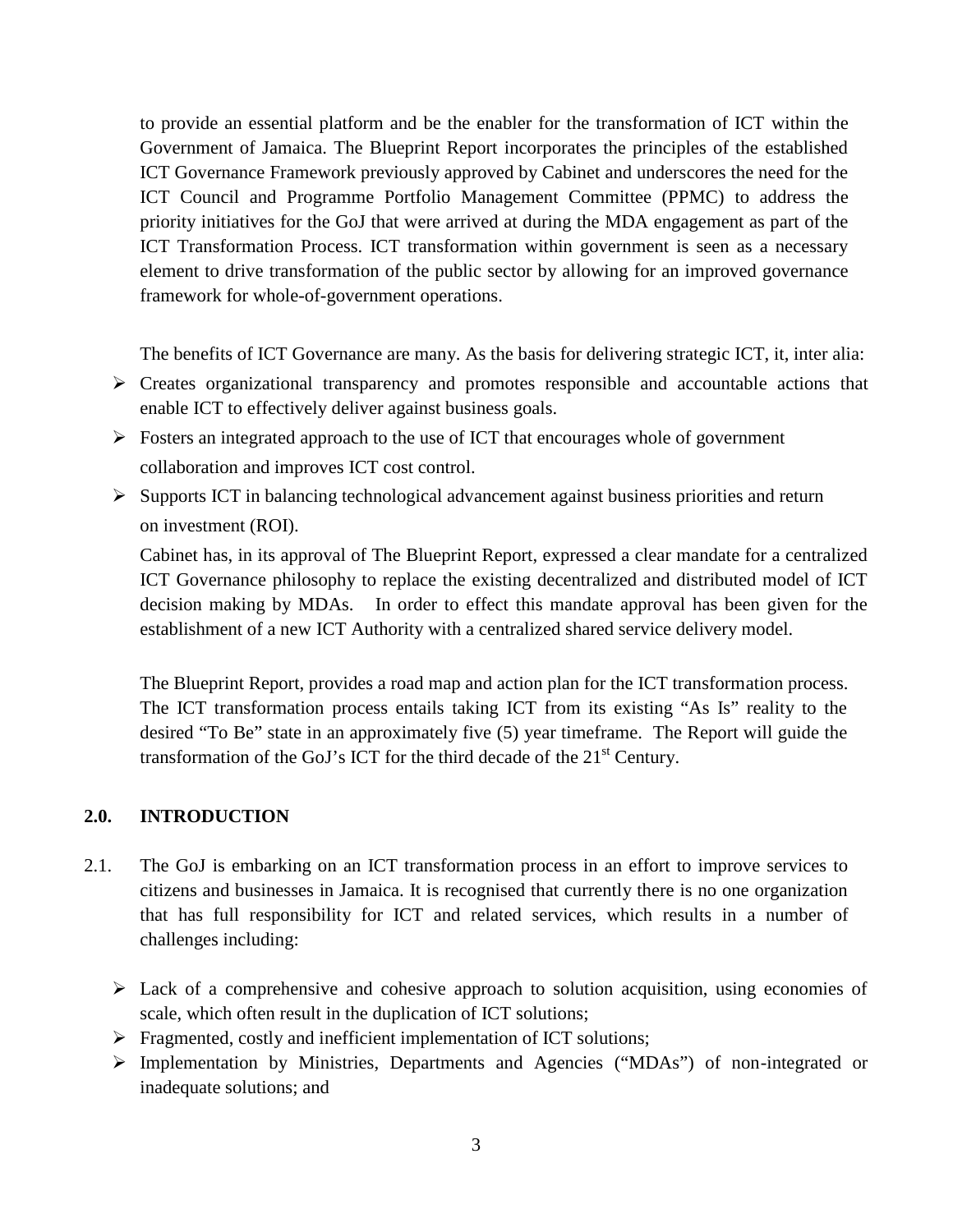$\triangleright$  Slow response times and inefficiency.

Due to the foregoing challenges, the Cabinet approved the implementation of an ICT Governance Framework model involving, *inter alia*, the:

- $\triangleright$  Repositioning of Fiscal Services Limited, as eGov Jamaica Limited ("eGovJa") with primary responsibility for the implementation of GoJ wide ICT projects; and
- $\triangleright$  Contracting of a Chief Information Officer (CIO) to provide overarching technology vision and leadership.

The Office of the CIO ("OCIO"), which was established in April 2015, is tasked with providing:

- Technology vision and leadership in the development and implementation of the GoJ ICT strategies, policies, initiatives, projects and programmes; and
- Definition and oversight of Information Management practices, uses and outcomes for the management of GoJ's ICT infrastructure, systems, platforms and service delivery.

With a mandate to provide ICT services to the entire public sector of the GoJ, eGovJa was restructured to support critical business processes of government entities and to enhance the revenue collection capabilities of the government. The range and scope of the services provided by eGovJa have changed dramatically and the organization is now required to service a larger client base; however there has not been a commensurate increase in human and physical resources.

The Blueprint Report supports the creation of a new ICT Authority to bring the entire ICT function under one roof in phases; with the first phase involving the consolidation of eGovJa and the OCIO and an expansion thereof, into the new ICT Authority. The establishment of the new ICT Authority, will provide a single authoritative voice and will provide the framework to expand the range of ICT services required by the GoJ (data centre hosting, server support, private government clouds, databases etc.). The new organization will not only "keep the lights on," but provide better service and allow for more innovation. The ICT Authority will be headed by the CIO of the GoJ and will receive policy direction from the Ministry with portfolio responsibility for ICT.

The new ICT Authority will be required to, *inter alia*:

- A. Provide highly skilled and motivated information technology professionals that share a commitment to excellence and quality customer service;
- B. Maintain a clear understanding of the MDAs business services and needs;
- C. Assist in developing technical solutions that meet business needs;
- D. Ensure that the capacity required for supporting current and future enterprise needs is available;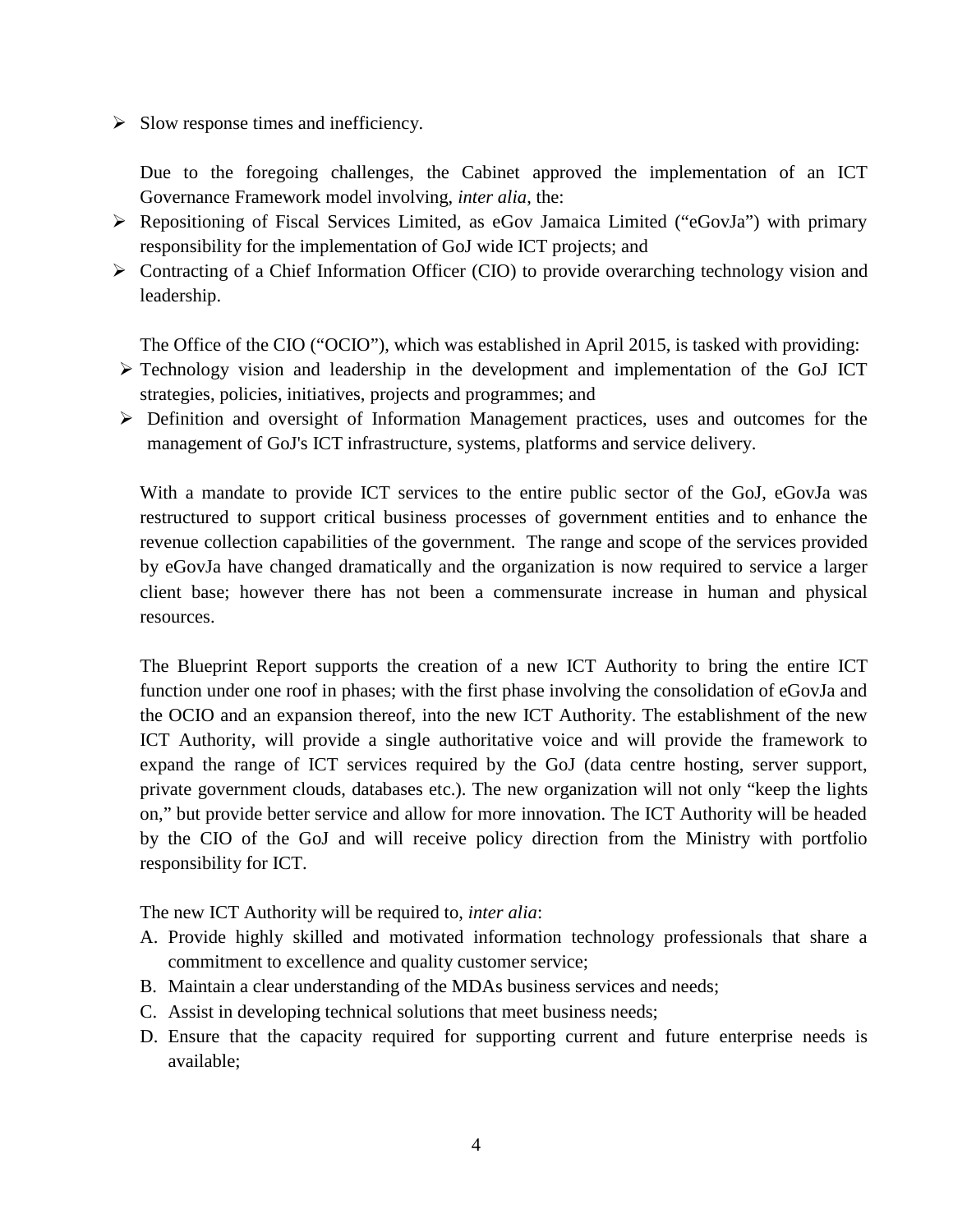- E. Provide innovative solutions and process improvements using proven state-of-the-art technologies;
- F. Deploy technology that protects individual privacy and provides adequate security to protect individual information as required by law; and
- G. Identify and address emerging needs for mission critical solutions.

The GoJ has contracted PricewaterhouseCoopers Tax and Advisory Services Limited ("PwC") to assist in the repositioning/merger of eGovJa and the OCIO into the new ICT Authority. The project is being executed/managed by PwC Jamaica and is being supported by PwC USA and PwC India. Counterpart support to the Project is provided by the GoJ through a Project Implementation Unit, headed by a Project Manager. Project oversight is provided by a GoJ Project Steering Committee, which comprises key GoJ stakeholders.

#### **THE STRATEGIC PUBLIC SECTOR TRANSFORMATION PROJECT (SPSTP)**

2.2. The **SPSTP** was designed to strengthen public resource management and support selected public sector institutions in facilitating a more enabling environment for growth. The project, funded by the World Bank, allows for the provision of technical assistance to address public sector transformation activities so as to achieve reforms of key institutions and overarching systems and processes such as ICT, in delivering on key outcomes so as to: (i) promote responsible and accountable actions that enable ICT to effectively deliver against business goals (ii) have an integrated approach to the use of ICT that encourages improved ICT cost control and (iii) balance technological advancement against business priorities and return on investment.

This assignment falls under Component 3(b) (ii) of the **SPSTP** and shall be executed in keeping with the procedures and operations manual for that project. The reporting of activities under the assignment shall be to the Technical Coordinator for Component 3 of the **SPSTP,** in collaboration with the Project Manager in the PIU.

#### **3.0.SERVICES REQUIRED**

The SPSTP, in collaboration with the MST, is inviting proposals from qualified individuals to offer services as the Business Impact Lead to manage the initial process and structure integration with the relevant legacy teams during the Establishment of the New ICT Authority Project.

#### **4.0.OBJECTIVES**

The objectives of this assignment are:

Manage the initial process and structure integration with the relevant legacy teams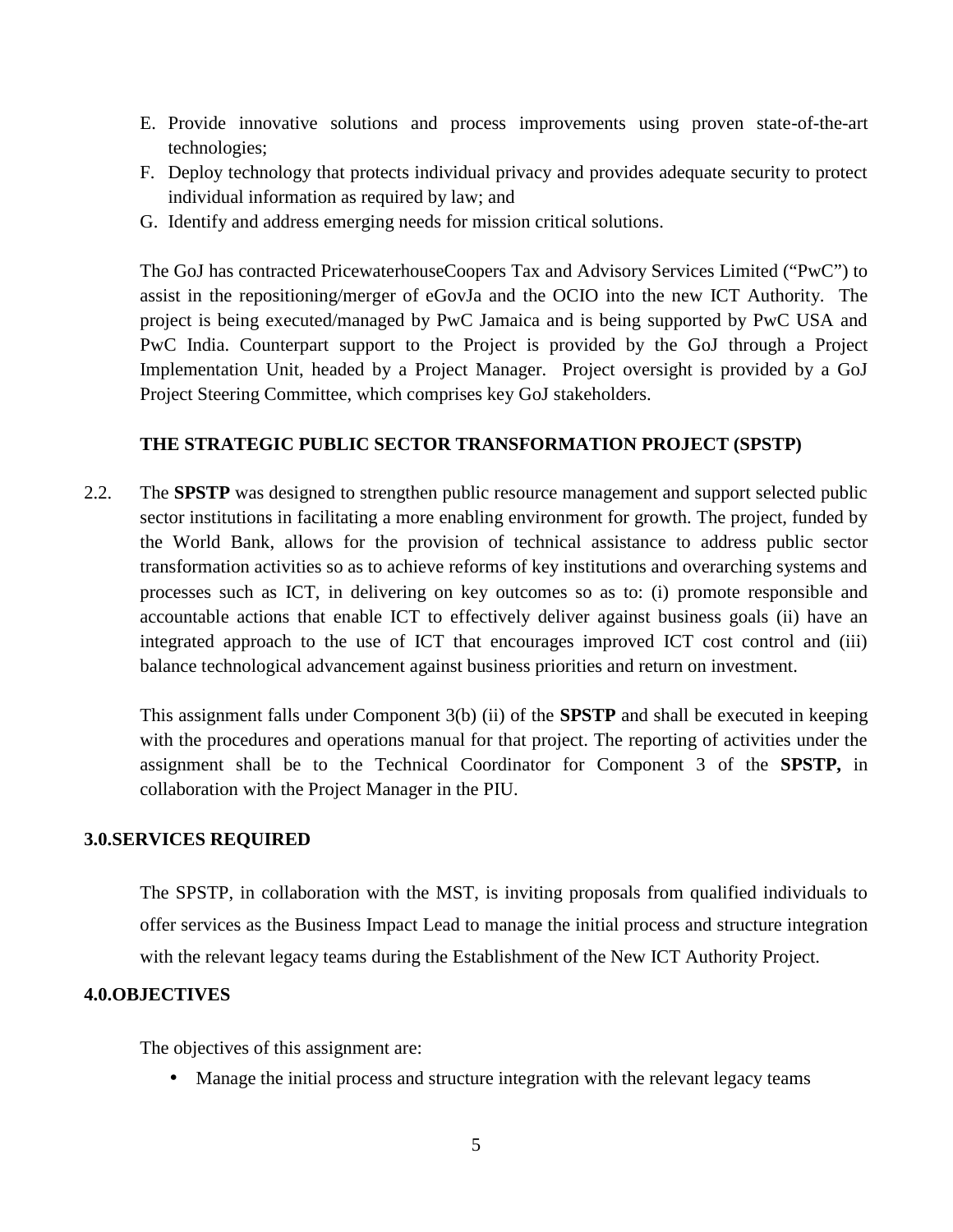• Play a key role in the management and resolution of issues and risks ensuing from the integration of the new ICT Authority's processes with the legacy systems

#### **5.0.SCOPE OF WORK**

The Business Impact Lead will be expected to:

- 1. Interpret agreed business processes developed in conjunction with the Implementation Consultant
- 2. Consult with the management representatives of the various legacy teams to identify gaps in the existing business processes vis-à-vis the agreed business processes. These legacy teams will include the ICT Units within the Ministries, Departments, and Agencies(MDAs) of the GOJ, eGov Jamaica Limited, and the Office of the CIO
- 3. Evaluate current workflows/business processes to determine areas for improvement to support increased efficiency;
- 4. Facilitate workshops to identify business people impacts in each business, supported by the HR Lead
- 5. Take the lead on key process areas to identify cross business issues and risks and ensure consistent resolution plans are made and executed on
- 6. Facilitate workshops with legacy teams to identify impacts, issues and risks
- 7. Work with the IT lead to provide inputs into the requirements for the consolidated technology infrastructure required for the new ICT Authority;

#### **6.0.METHODOLOGY**

The Business Impact Lead will apply the relevant business process and business analysis tools and techniques to achieve desired outcomes. He/she is expected to develop, and supply deliverables as specified in this Terms of Reference.

The Business Impact Lead will report directly to the Executive Programme Lead and will be expected to relate to stakeholders at all levels within the GoJ.

The Executive Programme Lead, will coordinate the review and approval of all documents prepared by the Business Impact Lead.

#### **7.0. DELIVERABLES**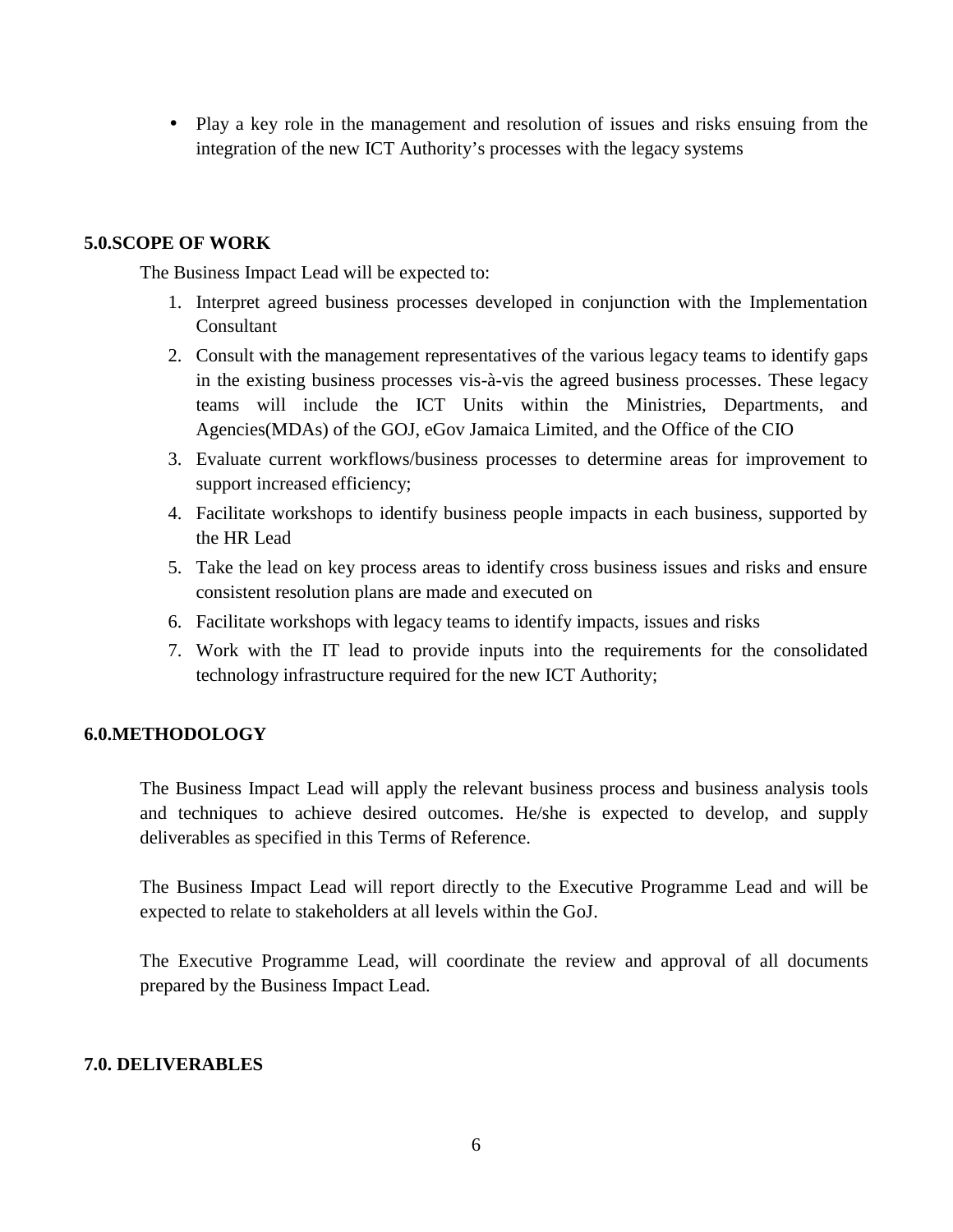The deliverables under this engagement are as specified in the table below. All documents submitted must conform to the following minimum standards:

- a) should use language appropriate for the target audience, whether technical or non-technical;
- b) should be comprehensive, properly formatted and well presented;
- c) should be developed through a consultative process, ensuring feedback from key stakeholders.

|                | <b>Key Deliverables</b>                   | <b>Performance Standard</b>                             |
|----------------|-------------------------------------------|---------------------------------------------------------|
| 1              |                                           | An Inception Report with a comprehensive work plan      |
|                | Work Plan                                 | within the first 15 working days detailing the approach |
|                |                                           | to be taken.                                            |
| $\overline{2}$ | Progress Reports on                       | Project Performance reports submitted in agreed format  |
|                | <b>Business Impact related</b>            | and frequency as agreed by the Executive Programme      |
|                | undertakings                              | Lead and the Permanent Secretary, MST                   |
| 3              |                                           | Plan and facilitate workshops with the relevant         |
|                | Stakeholder Workshops                     | stakeholders. Sessions are to be supported with the     |
|                |                                           | appropriate documentation.                              |
| $\overline{4}$ |                                           | Detailed report including description of the potential  |
|                | <b>Business Impact Analysis</b><br>Report | risks that the legacy and new entity will face as the   |
|                |                                           | transition unfold                                       |
|                |                                           |                                                         |

The key deliverables under this engagement are as specified in the table below:

#### *7.1. "Sign-off" Procedure*

The Executive Programme Lead, will work with the Business Impact Lead to ensure the deliverables align with the objectives of this assignment. The Executive Programme Lead, will review and sign-off on all deliverables produced. Revisions to the TOR will be accommodated through mutual discussion and agreement with the Executive Programme Lead.

#### *7.2.Variations*

All proposed changes to the deliverables must be discussed with the team and approved by the Executive Programme Lead.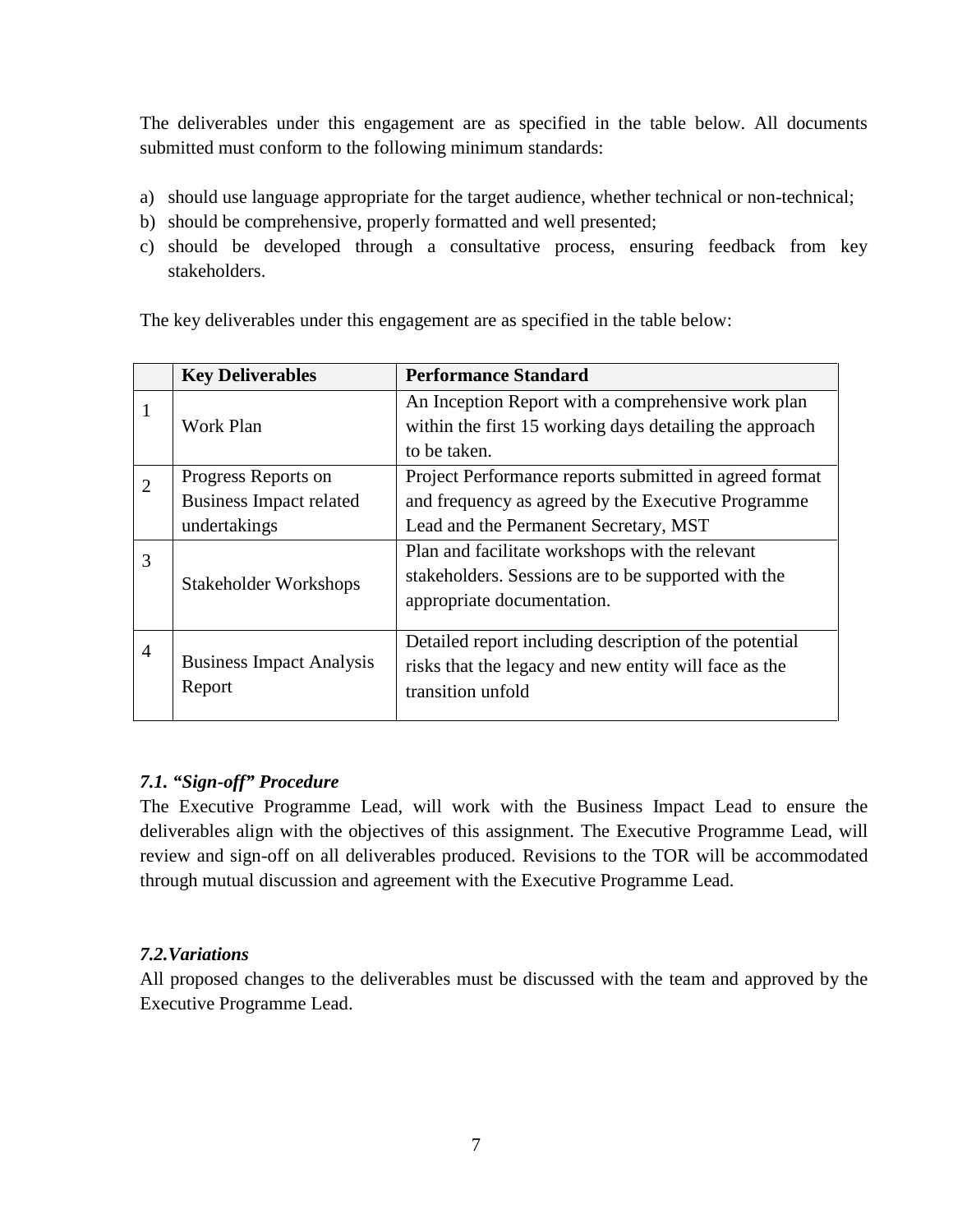#### *7.3.Project Management and Accountability*

The Business Impact Lead will be accountable to the Executive Programme Lead. The Executive Programme Lead, will have responsibility for the review and sign off of the key deliverables as listed in section 6.

#### **8.0 QUALIFICATIONS AND TECHNICAL EXPERTISE REQUIRED**

The Business Impact Lead should demonstrate capability in the review of business processes and the planning and execution of necessary interventions to fill gaps identified. The Business Impact Lead is expected to have a comprehensive awareness of industry best practices and methodologies, and the nature of the issues regarding ICT within the public sector.

The Business Impact Lead will be expected to possess the following minimum qualifications, and demonstrate the following competencies:

- University Degree in Business Administration, Human Resources, Computer Science or related field;
- 5+ years' experience in the analysis of business processes and requirements;
- 3+ years' experience in a similar role in an I.T. environment;
- Excellent communication skills;
- Strong workflow creation skills;
- Strong analytical, problem-solving, and troubleshooting skills;
- Ability to communicate complex technical requirements, issues and solutions in layman terms;
- Ability to work independently and manage multiple priorities effectively;
- Able to work effectively at all levels in an organization;
- Experience with at least one large-scale organizational change effort;
- Advanced planning and organizational skills and analytical skills;
- Strong inter-personal and relationship building skills;
- Ability to work effectively as a team player in a dynamic environment.

#### **8.0. COMMENCEMENT DATE AND PERIOD OF EXECUTION**

The Business Impact Lead is expected to produce his/her deliverables under this assignment over two (2) year duration.

#### **9.0. CHARACTERISTICS OF THE CONSULTANCY**

| Type of Consultancy: | <sup>1</sup> Individual Consultant |
|----------------------|------------------------------------|
|----------------------|------------------------------------|